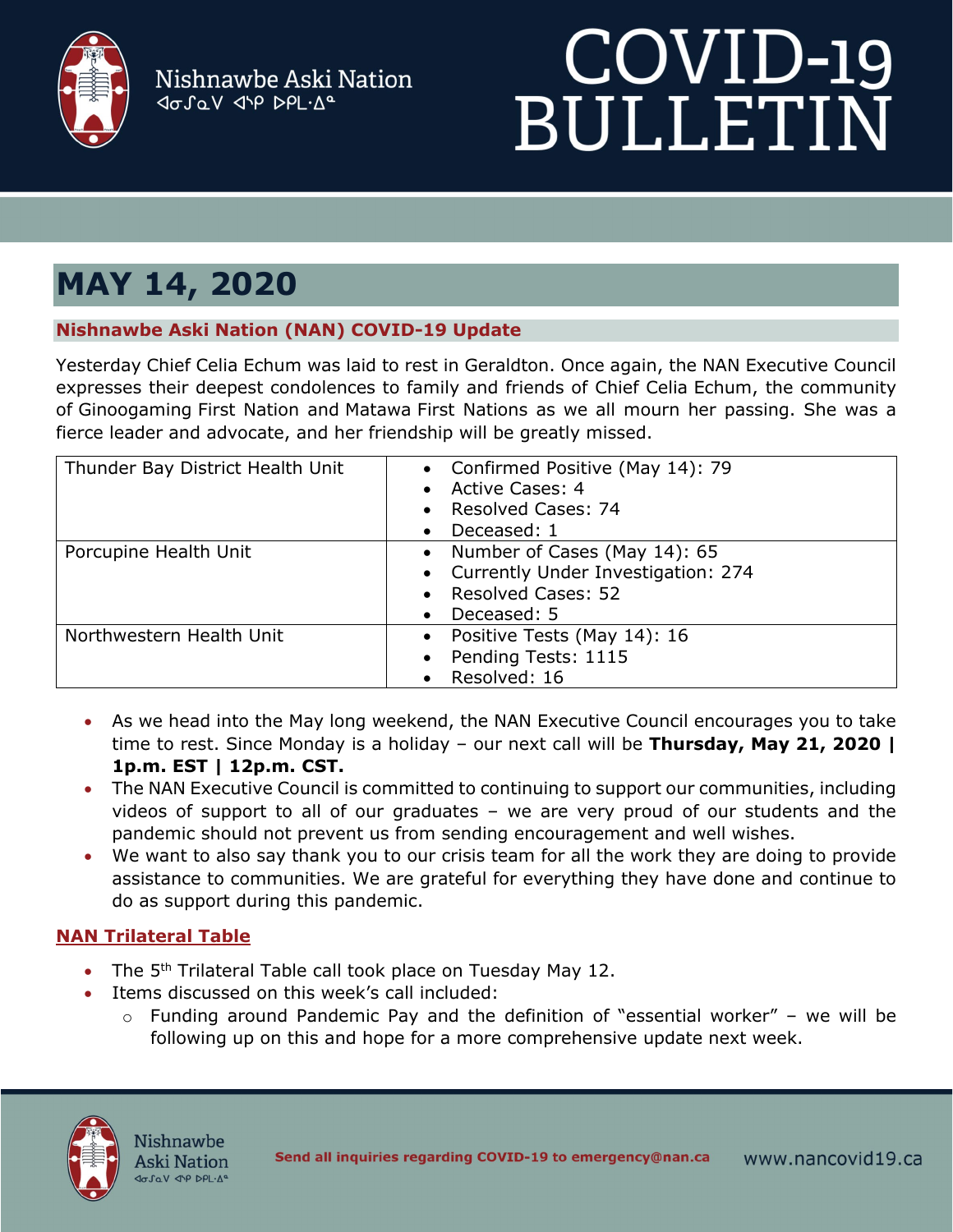- o Mental Health Needs further meetings are taking place with respect to the tele-mental health proposals with the province and federal government and conversations are moving along very well.
- $\circ$  Broadband we expect an update from ISC, and we are continuing to support our tribal councils and partner organizations to ensure that broadband needs are met across the territory
- $\circ$  Education this topic was introduced for the first time at this week's table and we look forward to further discussions on the following topics to start:
	- Reprofiling Funds and commitment to reimbursement.
	- **Planning for September; and**
	- The viability of off-Reserve First Nations schools
- o Working Group for Enhanced Prevention Planning (Easing Restrictions)
	- **High Level Review of NAN Task Team Framework & ISC's guidelines**
- We remain committed to this table; we are hearing that it is very helpful and has also strengthened relationships with our health authorities.
- NAN will continue to advocate for issues important to our communities, Tribal Councils and health authorities, so please let us know of any issues that your communities may have via [emergency@nan.ca.](mailto:emergency@nan.ca)

### **Critical Infrastructure**

- NAN understands as a result of conversations on the last NAN Chiefs call that ISC Minister Miller's regional office has been in contact with Chief Moonias and the project team and will be following up as required.
- We have also passed along the Webequie funding proposals and understand that a meeting is being set up with Chief and Council to review the applications and funding that was provided.

### **NAN COVID-19 Task Team**

- It is recommended that NAN First Nations communities continue to keep public health measures in place and to restrict non-essential travel in and out of the communities to protect community members from coming in contact with COVID-19.
- If communities are approached by manufacturers and distributors of PPE, PPE products, "treatments" and testing products - we encourage them to reach out to [emergency@nan.ca](mailto:emergency@nan.ca) to ensure they have been vetted through national and provincial validation processes to confirm they are legitimate and not scams.
- Inflammatory syndrome in children similar to Kawasaki Syndrome– there is still not a great deal of concreate evidence that it is related to COVID-19. The province has updated their case information of COVID-19 to include this inflammatory syndrome in children.
- **Mental Health & Substance Use Working Group** had a meeting yesterday afternoon to discuss the provincial restrictions around funerals. The document will be updated once the provincial restrictions change.
- the working group discussed preparing for a surge of mental health cases around depression, anxiety, PTSD by this fall - service organizations will need to be prepared.

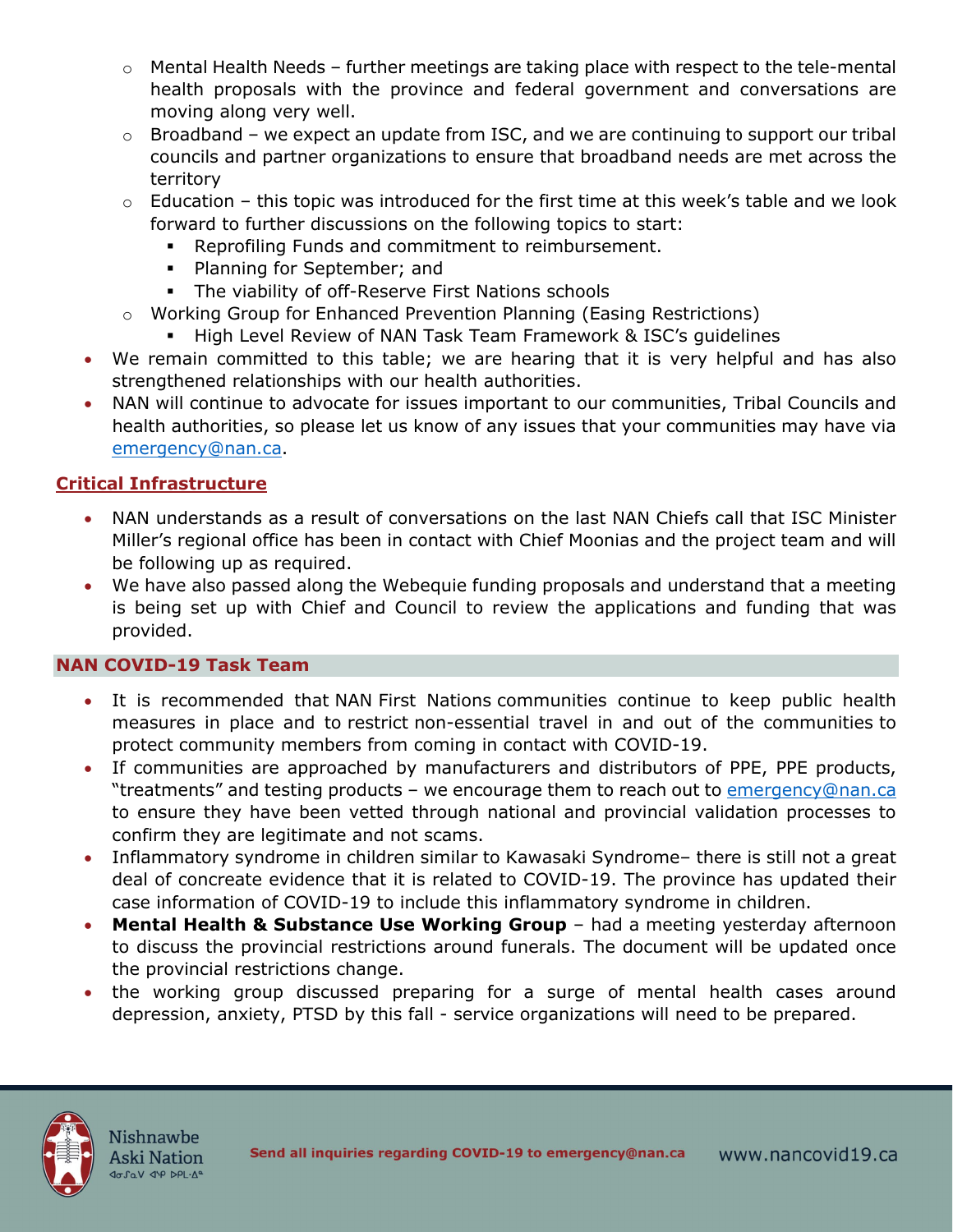• There is a mental health counsellor providing services in the language to a case load of approximately 30 Elders. If there are any other communities that would like this to be put into place, please let us know through the [emergency@nan.ca.](mailto:emergency@nan.ca)

### **Ontario's Plan to Reopen/ Ease Restrictions**

- Health and Safety continues to be paramount as the guide to reopening and easing restrictions.
- The NAN COVID-19 Task Team is in the process of finalizing a guide that will be shared with the leadership early next week.
	- o This will be a guide for communities to use when they begin to consider re-opening and easing restrictions.
- Indigenous Services Canada (ISC) and Ontario have both started to share their guidance for re-opening because of this, there is a slight delay in getting Chiefs the NAN draft document. We want to make sure that it is comprehensive and relevant to our communities.
- NAN encourages Chiefs and Councils to begin to have these important discussions at the community level.
- We are hopeful that all decisions for individual communities will be supported by the Provincial and Federal Governments, including funding necessary to implement increased health and safety measures as re-opening begins slowly.
- At NAN, we are working to ensure that business can continue in a healthy and safe way and will provide updates as to how we will move forward (meetings etc.). NAN will be getting a legal opinion on this and will update leadership as soon as we can.

### **NAN Education**

- NAN is still developing and revising the plan for education that was distributed in the Memo to Chiefs last week.
- An increase in broadband and bandwidth capacity is essential in making this plan successful.
- NAN will continue to reach out to First Nations Education Boards, Tribal Councils, and Independent First Nations to discuss this plan moving forward.

### **NAN Legal Services**

- The Memorandum of Understanding (MOU) on the protocol for discharge planning for releases from corrections has been finalized and signed by NAN, Ministry of Attorney General and Solicitor General.
	- o It is being signed by NAN Legal Services later today. Once signed, the agreement will be in place and continue to be implemented.
- NAN Legal has been able to assist 40 NAN members to return home during COVID-19 and will continue within the formalized process.
- If any communities are concerned about members, please reach out to NAN legal services.

### **Nishnawbe Aski Police Services (NAPS)**

- Enforcement continues to be an issue for our communities.
- Border closures and other public health measures that communities have implemented via Band Council Resolution (BCR). This method was recommended in order to respect the